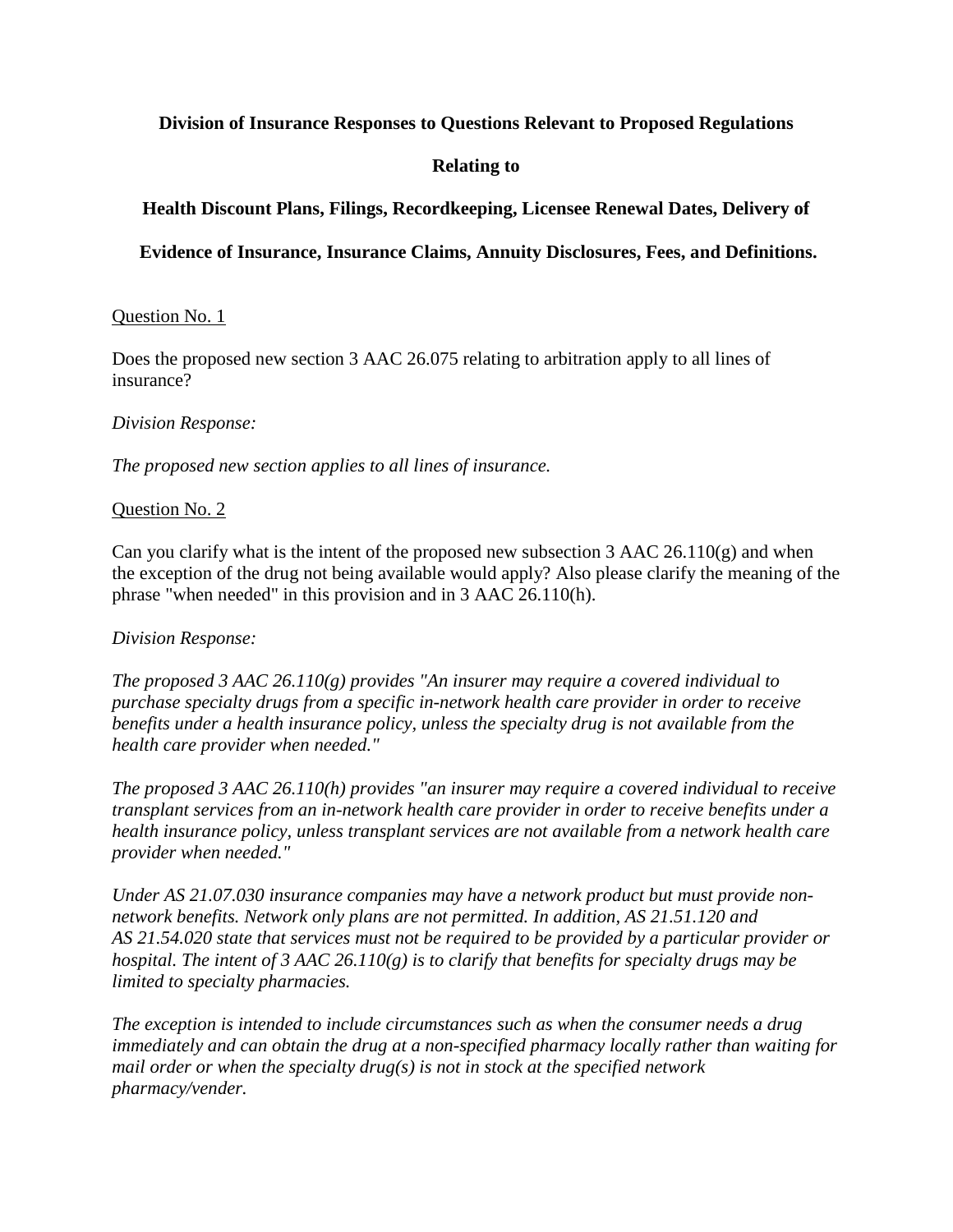*Please note under Alaska's reasonable access requirements, the company must cover (pay for) the specialty drug at the same cost sharing as though it was obtained from the specified network pharmacy/vender, if the covered person cannot obtain the drug at the specified pharmacy. Balance billing is permitted.* 

*The exception relating to transplant services is intended to include circumstances such as when the consumer needs the services immediately and can obtain the services at a non-network provider.*

### Question No. 3

Please clarify 3 AAC 26.110(i) and provide an example of the type of situation that would be prohibited by this new requirement?

### *Division Response:*

*The proposed 3 AAC 26.110(i) provides "an insurer may not process claims based on a procedure code that differs from the procedure code specified in the claim unless agreed upon by the health care provider that provided the service or supply."*

*The purpose of this provision is to formalize the requirements under Bulletin B 05-10. Insurance companies were receiving claims, then changing the procedure codes and making payment without notifying the provider. The provision would prevent insurers from unilaterally changing procedure codes. An example would be where a provider submits a discontinued CPT code and the insurer changes the code without consulting with, and the concurrence of, the provider.* 

#### Question No. 4

The term "health insurer" is used in some places of the proposed regulations while the term "insurer" is used in other places of the regulations. Does the use of the term "insurer" mean all lines?

#### *Division Response:*

*The use of the term "insurer" refers to all insurers, however, the term must be read in context as the context may limit the types of insurers to which the provision applies. The division will review the proposed regulations in light of this question to determine if further clarification is needed.*

#### Question No. 5

What is the specific regulatory authority for adding the arbitration provision to the regulations?

#### *Division Response:*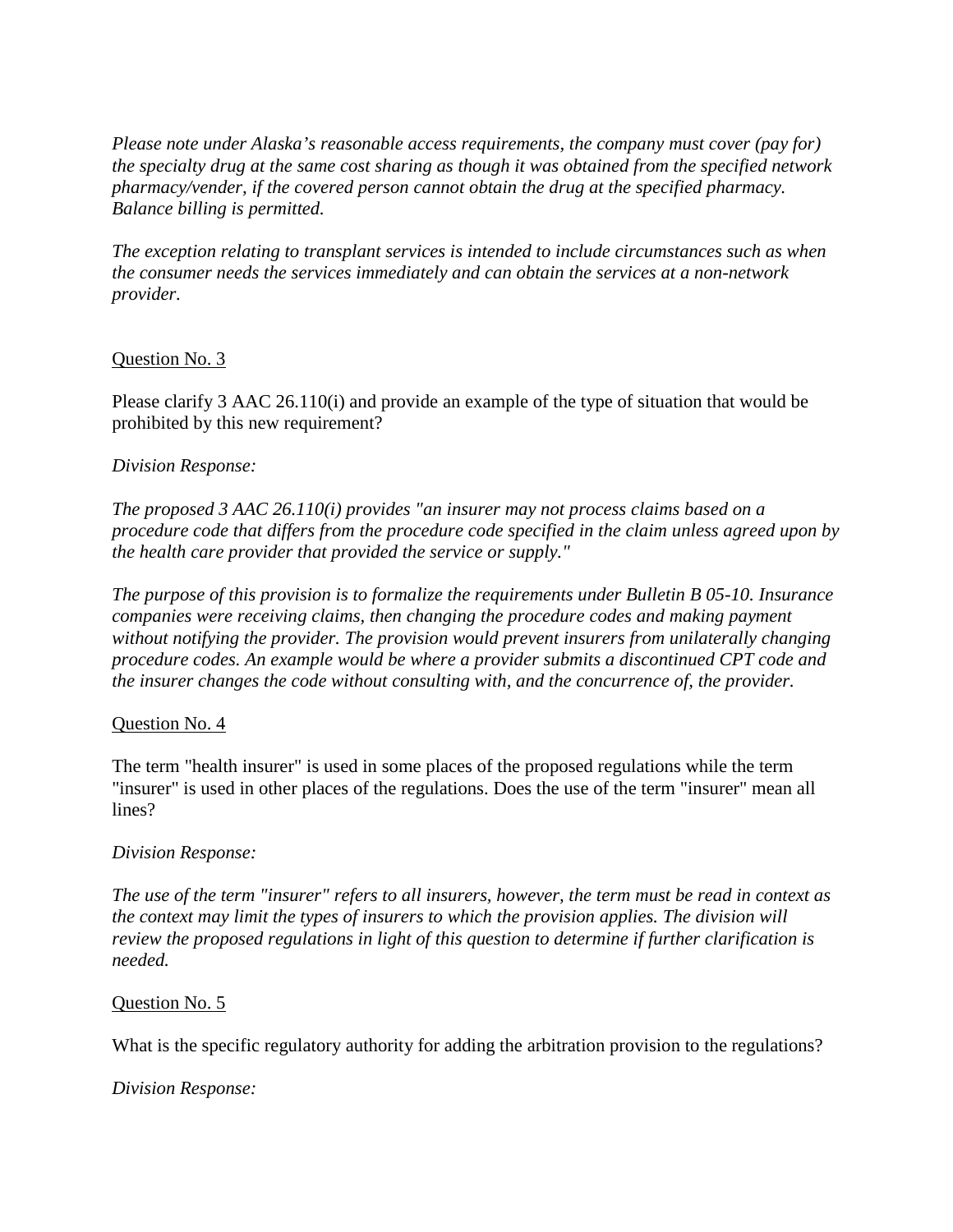*The division has cited Alaska Statute (AS) 21.06.090, 21.36.125, and 21.42.120 as authority to adopt this proposed regulation.* 

#### Question No. 6

Will the division under the proposed 3 AAC 31.210(m) require an insurer to file to obtain approval for out-of-state associations that may issue group health insurance?

### *Division Response:*

*The proposed 3 AAC 31.210(m) provides "An insurer may not issue insurance to a resident of this state under a group including an out-of-state group that does not meet the requirements of AS 21.54.060 for health insurance, AS 21.54.070 for blanket insurance and AS 21.48.010 for life insurance. Prior to issuing coverage to a resident of this state through a policy issued to an association or trust including a union trust an insurer must file and obtain approval of each association or trust through which a resident of this state will be issued coverage subject to the following: (1) if the constitution or by-laws of the association or trust are modified, the insurer must refile and obtain approval of the association or trust; (2) the filing for approval of the association or trust must be submitted separately from the forms that will be issued to the association or trust unless the form will be issued exclusively to the association or trust."*

*If the proposed change noted is adopted the division under this provision will require an insurer to file to obtain approval for out-of-state associations that may issue group health insurance.* 

## Question No. 7

Was the definition of "large employer" in proposed 3 AAC 31.235(b) meant to be 101employees or 51 employees? Does this conflict with the division's recently issued Bulletin B 15-09? If there is a difference, why is there a difference?

#### *Division Response:*

*The proposed definition of "large employer" in proposed 3 AAC 31.235 provides "In this subsection, "large employer" means an employer that employs an average of at least 101 employees on the business days during the preceding calendar year and that employs at least two employees on the first day of a health benefit plan year."*

*The proposed regulations were approved to notice before the "Protecting Affordable Coverage for Employees Act" (PACE) was signed into law and before Bulletin B 15-09 was issued which is why the 101 employees figure was noticed rather than the 51 employees figure. The division will evaluate whether the proposed regulation requires reconciliation with PACE and B 15-09 prior to final adoption.*

#### Question No. 8